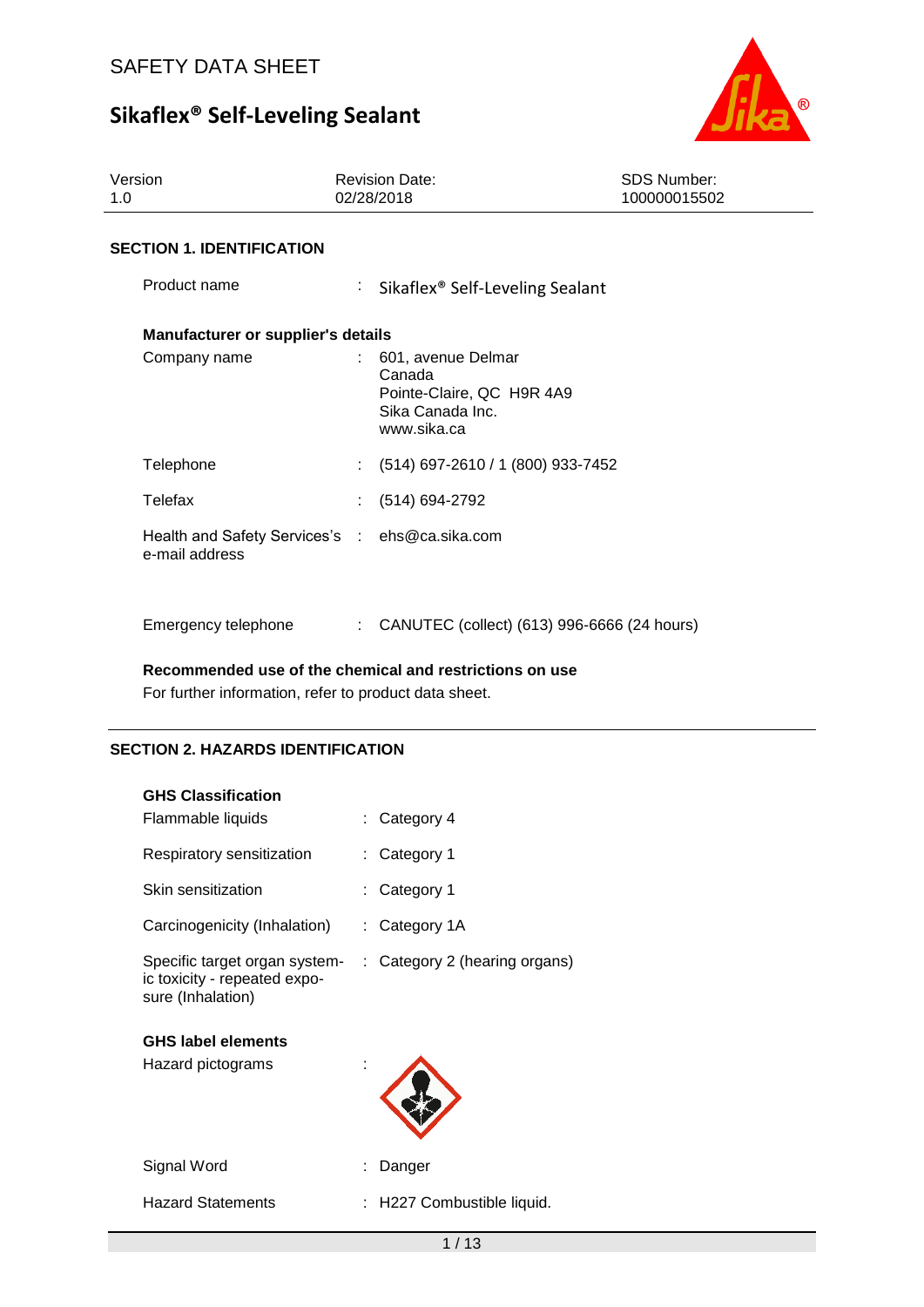

| Version<br>1.0                  | <b>Revision Date:</b><br>02/28/2018                                                                                                                                                                                                                                                                                           | SDS Number:<br>100000015502                                                                                                                                                                                                                                                                                                                                                                                                                                                                                                                                                                                                                                                                                                                                                                                                                                                                                                                                                                                     |
|---------------------------------|-------------------------------------------------------------------------------------------------------------------------------------------------------------------------------------------------------------------------------------------------------------------------------------------------------------------------------|-----------------------------------------------------------------------------------------------------------------------------------------------------------------------------------------------------------------------------------------------------------------------------------------------------------------------------------------------------------------------------------------------------------------------------------------------------------------------------------------------------------------------------------------------------------------------------------------------------------------------------------------------------------------------------------------------------------------------------------------------------------------------------------------------------------------------------------------------------------------------------------------------------------------------------------------------------------------------------------------------------------------|
|                                 | culties if inhaled.<br>H350i May cause cancer by inhalation.                                                                                                                                                                                                                                                                  | H317 May cause an allergic skin reaction.<br>H334 May cause allergy or asthma symptoms or breathing diffi-<br>H373 May cause damage to organs (hearing organs) through<br>prolonged or repeated exposure if inhaled.                                                                                                                                                                                                                                                                                                                                                                                                                                                                                                                                                                                                                                                                                                                                                                                            |
| <b>Precautionary Statements</b> | : Prevention:<br>and understood.<br>the workplace.<br>face protection.<br>tion.<br><b>Response:</b><br>keep comfortable for breathing.<br>attention.<br>attention.<br>reuse.<br>hol-resistant foam to extinguish.<br>Storage:<br>P403 Store in a well-ventilated place.<br>P405 Store locked up.<br>Disposal:<br>posal plant. | P201 Obtain special instructions before use.<br>P202 Do not handle until all safety precautions have been read<br>P210 Keep away from heat, hot surfaces, sparks, open flames<br>and other ignition sources. No smoking.<br>P260 Do not breathe dust/ fume/ gas/ mist/ vapors/ spray.<br>P272 Contaminated work clothing must not be allowed out of<br>P280 Wear protective gloves/ protective clothing/ eye protection/<br>P284 In case of inadequate ventilation wear respiratory protec-<br>P302 + P352 IF ON SKIN: Wash with plenty of water.<br>P304 + P340 IF INHALED: Remove person to fresh air and<br>P308 + P313 IF exposed or concerned: Get medical advice/<br>P333 + P313 If skin irritation or rash occurs: Get medical advice/<br>P362 + P364 Take off contaminated clothing and wash it before<br>P370 + P378 In case of fire: Use dry sand, dry chemical or alco-<br>P403 + P235 Store in a well-ventilated place. Keep cool.<br>P501 Dispose of contents/ container to an approved waste dis- |
| Warning                         | or fatal.                                                                                                                                                                                                                                                                                                                     | Reports have associated repeated and prolonged exposure to<br>some of the chemicals in this product with permanent brain, liver,<br>kidney and nervous system damage. Intentional misuse by de-<br>liberate concentration and inhalation of vapors may be harmful                                                                                                                                                                                                                                                                                                                                                                                                                                                                                                                                                                                                                                                                                                                                               |

## **Other hazards**

None known.

### **Supplemental information**

If product is in liquid or paste form, physical or health hazards listed related to dust are not considered significant. However, product may contain substances that could be potential hazards if caused to become airborne due to grinding, sanding or other abrasive processes.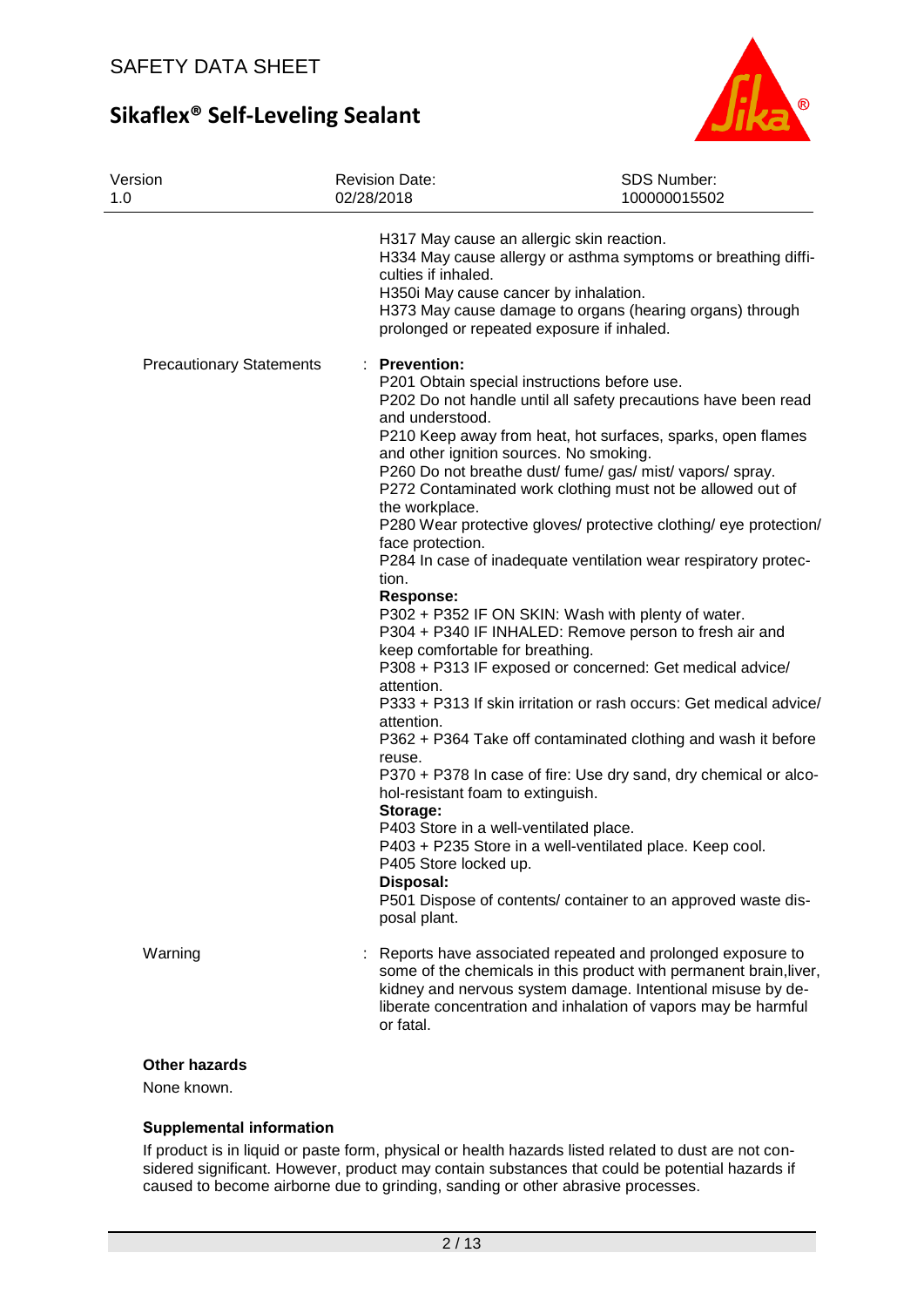

| Version | <b>Revision Date:</b> | SDS Number:  |
|---------|-----------------------|--------------|
| 1.0     | 02/28/2018            | 100000015502 |

## **SECTION 3. COMPOSITION/INFORMATION ON INGREDIENTS**

## **Hazardous ingredients**

| Chemical name                                  | CAS-No.        | Concentration (% w/w) |
|------------------------------------------------|----------------|-----------------------|
| calcium oxide                                  | 1305-78-8      | $>= 3 - 5$            |
| xylenes                                        | 1330-20-7      | $>= 2 - 5$            |
| Isophoronedialdimine                           | 932742-30-8    | $>= 1 - 2$            |
| ethylbenzene                                   | $100 - 41 - 4$ | $>= 0.1 - 1$          |
| 3-isocyanatomethyl-3,5,5-trimethylcyclohexyl   | 4098-71-9      | $>= 0.1 - 1.1$        |
| isocyanate                                     |                |                       |
| 4,4'-methylenediphenyl diisocyanate            | 101-68-8       | $>= 0.1 - 1.1$        |
| Aliphatic polyisocyanate                       | 28182-81-2     | $>= 0.1 - 1.1$        |
| Quartz (SiO2) <5µm                             | 14808-60-7     | $>= 0.1 - 1$          |
| 4,4'-Methylenediphenyl diisocyanate, oligomers | 25686-28-6     | $>= 0.1 - 1$          |

## **SECTION 4. FIRST AID MEASURES**

| General advice                                                    | : Move out of dangerous area.<br>Consult a physician.<br>Show this material safety data sheet to the doctor in attend-<br>ance.                                                                                                                                                                                                                                                                                                  |
|-------------------------------------------------------------------|----------------------------------------------------------------------------------------------------------------------------------------------------------------------------------------------------------------------------------------------------------------------------------------------------------------------------------------------------------------------------------------------------------------------------------|
| If inhaled                                                        | Move to fresh air.<br>Consult a physician after significant exposure.                                                                                                                                                                                                                                                                                                                                                            |
| In case of skin contact                                           | : Take off contaminated clothing and shoes immediately.<br>Wash off with soap and plenty of water.<br>If symptoms persist, call a physician.                                                                                                                                                                                                                                                                                     |
| In case of eye contact                                            | : Remove contact lenses.<br>Keep eye wide open while rinsing.<br>If eye irritation persists, consult a specialist.                                                                                                                                                                                                                                                                                                               |
| If swallowed                                                      | Clean mouth with water and drink afterwards plenty of water.<br>Do not induce vomiting without medical advice.<br>Do not give milk or alcoholic beverages.<br>Never give anything by mouth to an unconscious person.<br>Obtain medical attention.                                                                                                                                                                                |
| Most important symptoms<br>and effects, both acute and<br>delayed | : sensitizing effects<br>carcinogenic effects<br>Asthmatic appearance<br>Allergic reactions<br>See Section 11 for more detailed information on health effects<br>and symptoms.<br>May cause an allergic skin reaction.<br>May cause allergy or asthma symptoms or breathing difficul-<br>ties if inhaled.<br>May cause cancer by inhalation.<br>May cause damage to organs through prolonged or repeated<br>exposure if inhaled. |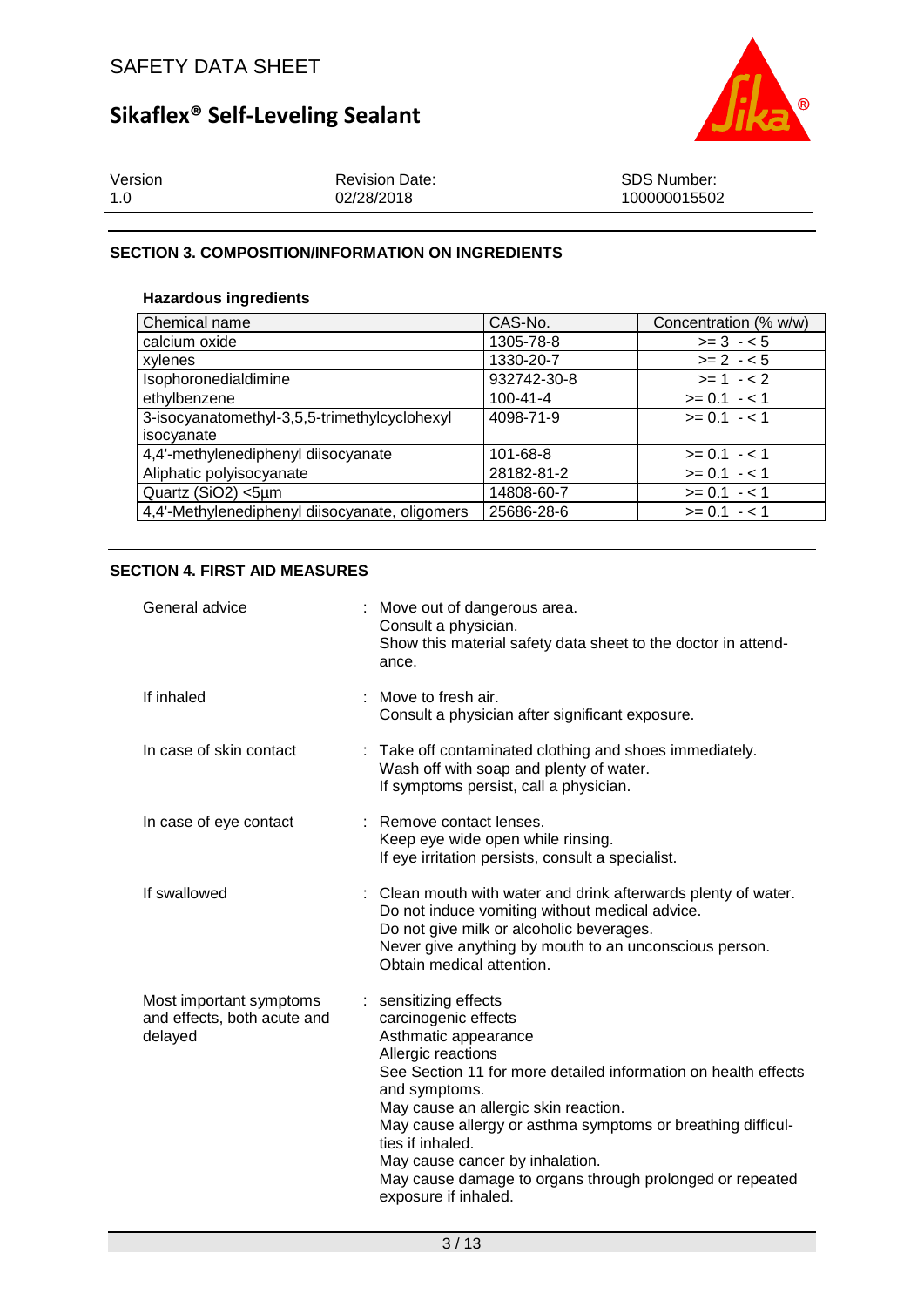

| Version | <b>Revision Date:</b> | SDS Number:  |
|---------|-----------------------|--------------|
| 1.0     | 02/28/2018            | 100000015502 |
|         |                       |              |

Notes to physician : Treat symptomatically.

## **SECTION 5. FIRE-FIGHTING MEASURES**

| Suitable extinguishing media                      | $\therefore$ Carbon dioxide (CO2)                                                                                                                                                                                               |
|---------------------------------------------------|---------------------------------------------------------------------------------------------------------------------------------------------------------------------------------------------------------------------------------|
| Unsuitable extinguishing<br>media                 | : Water                                                                                                                                                                                                                         |
| Further information                               | : Collect contaminated fire extinguishing water separately. This<br>must not be discharged into drains.<br>Fire residues and contaminated fire extinguishing water must<br>be disposed of in accordance with local regulations. |
| Special protective equipment<br>for fire-fighters | : In the event of fire, wear self-contained breathing apparatus.                                                                                                                                                                |

## **SECTION 6. ACCIDENTAL RELEASE MEASURES**

| Personal precautions, protec-<br>tive equipment and emer-<br>gency procedures | : Use personal protective equipment.<br>Deny access to unprotected persons.                                                                                                                                                                     |
|-------------------------------------------------------------------------------|-------------------------------------------------------------------------------------------------------------------------------------------------------------------------------------------------------------------------------------------------|
| Environmental precautions                                                     | : Do not flush into surface water or sanitary sewer system.<br>If the product contaminates rivers and lakes or drains inform<br>respective authorities.<br>Local authorities should be advised if significant spillages<br>cannot be contained. |
| Methods and materials for<br>containment and cleaning up                      | : Soak up with inert absorbent material (e.g. sand, silica gel,<br>acid binder, universal binder, sawdust).<br>Keep in suitable, closed containers for disposal.                                                                                |

#### **SECTION 7. HANDLING AND STORAGE**

| Advice on protection against<br>fire and explosion | : Normal measures for preventive fire protection.                                                                                                                                                                                                                                                                                                                                                                                                                                                                                              |
|----------------------------------------------------|------------------------------------------------------------------------------------------------------------------------------------------------------------------------------------------------------------------------------------------------------------------------------------------------------------------------------------------------------------------------------------------------------------------------------------------------------------------------------------------------------------------------------------------------|
| Advice on safe handling                            | : Avoid formation of aerosol.<br>Do not breathe vapors or spray mist.<br>Avoid exceeding the given occupational exposure limits (see<br>section 8).<br>Do not get in eyes, on skin, or on clothing.<br>For personal protection see section 8.<br>Persons with a history of skin sensitization problems or asth-<br>ma, allergies, chronic or recurrent respiratory disease should<br>not be employed in any process in which this mixture is being<br>used.<br>Smoking, eating and drinking should be prohibited in the ap-<br>plication area. |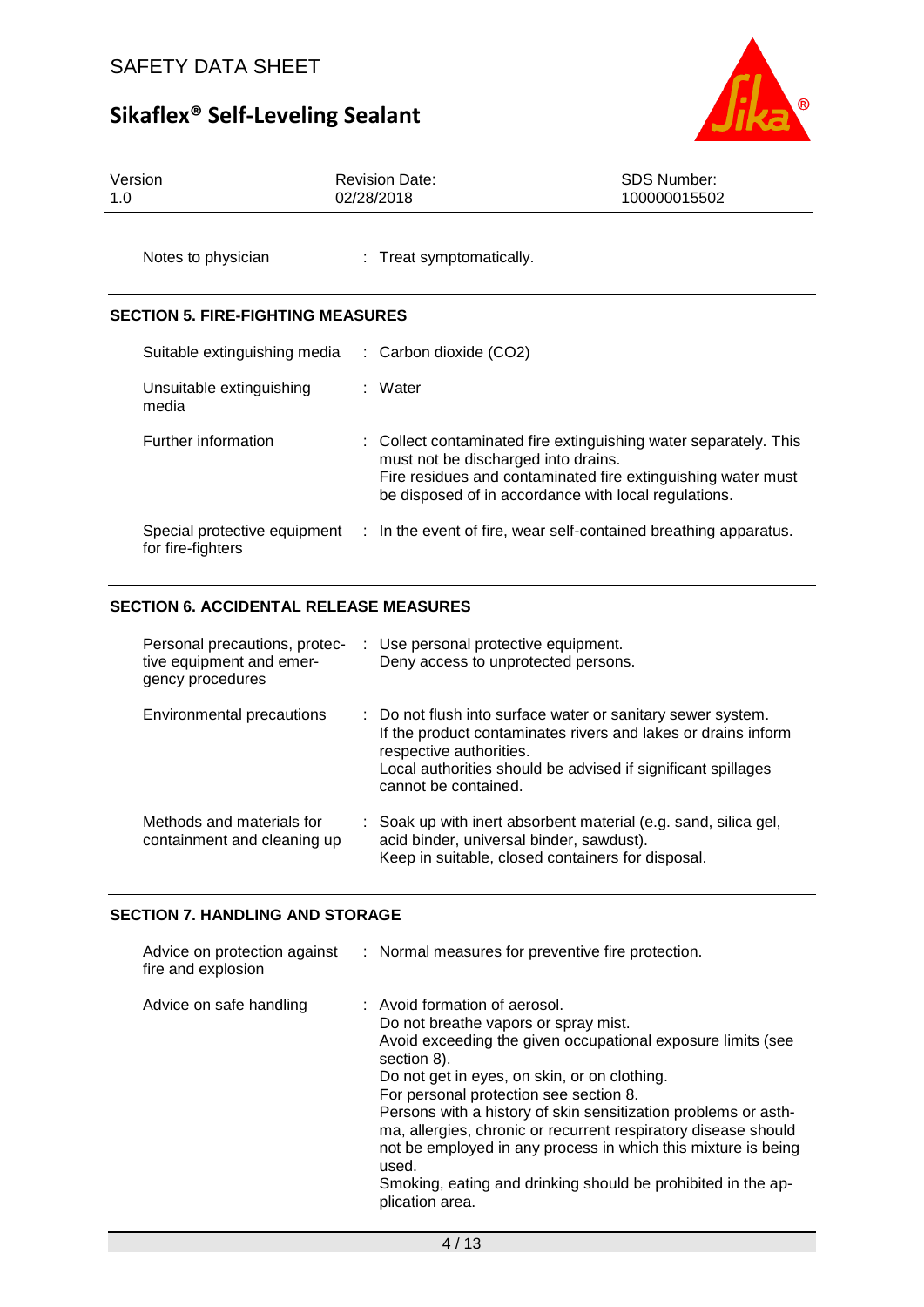

| Version<br>1.0              | <b>Revision Date:</b><br>02/28/2018                                                                                                                                                                                                                                               | <b>SDS Number:</b><br>100000015502 |
|-----------------------------|-----------------------------------------------------------------------------------------------------------------------------------------------------------------------------------------------------------------------------------------------------------------------------------|------------------------------------|
|                             | Follow standard hygiene measures when handling chemical<br>products.                                                                                                                                                                                                              |                                    |
| Conditions for safe storage | : Prevent unauthorized access.<br>Store in original container.<br>Keep in a well-ventilated place.<br>Containers which are opened must be carefully resealed and<br>kept upright to prevent leakage.<br>Observe label precautions.<br>Store in accordance with local regulations. |                                    |

## **SECTION 8. EXPOSURE CONTROLS/PERSONAL PROTECTION**

| <u>IIIgredictius With Workplace control parameters</u><br>Ingredients | CAS-No.        | Value type            | Control parame-       | <b>Basis</b>     |
|-----------------------------------------------------------------------|----------------|-----------------------|-----------------------|------------------|
|                                                                       |                | (Form of              | ters / Permissible    |                  |
|                                                                       |                | exposure)             | concentration         |                  |
| calcium oxide                                                         | 1305-78-8      | <b>TWA</b>            | $2$ mg/m $3$          | CA AB OEL        |
|                                                                       |                | <b>TWA</b>            | 2 mg/m $\overline{3}$ | CA BC OEL        |
|                                                                       |                | <b>TWAEV</b>          | $2$ mg/m $3$          | CA QC OEL        |
|                                                                       |                | <b>TWA</b>            | $2$ mg/m $3$          | <b>ACGIH</b>     |
| xylenes                                                               | 1330-20-7      | <b>TWA</b>            | 100 ppm               | CA AB OEL        |
|                                                                       |                |                       | 434 mg/m3             |                  |
|                                                                       |                | <b>STEL</b>           | 150 ppm               | CA AB OEL        |
|                                                                       |                |                       | 651 mg/m3             |                  |
|                                                                       |                | <b>TWAEV</b>          | 100 ppm               | CA QC OEL        |
|                                                                       |                |                       | 434 mg/m3             |                  |
|                                                                       |                | <b>STEV</b>           | 150 ppm               | CA QC OEL        |
|                                                                       |                |                       | 651 mg/m3             |                  |
|                                                                       |                | <b>TWA</b>            | 100 ppm               | CA BC OEL        |
|                                                                       |                | <b>STEL</b>           | 150 ppm               | CA BC OEL        |
|                                                                       |                | <b>TWA</b>            | 100 ppm               | <b>ACGIH</b>     |
|                                                                       |                | <b>STEL</b>           | 150 ppm               | <b>ACGIH</b>     |
| ethylbenzene                                                          | $100 - 41 - 4$ | <b>TWA</b>            | 100 ppm               | CA AB OEL        |
|                                                                       |                |                       | 434 mg/m3             |                  |
|                                                                       |                | <b>STEL</b>           | 125 ppm               | CA AB OEL        |
|                                                                       |                |                       | 543 mg/m3             |                  |
|                                                                       |                | <b>TWA</b>            | 20 ppm                | <b>CA BC OEL</b> |
|                                                                       |                | <b>TWAEV</b>          | $100$ ppm             | CA QC OEL        |
|                                                                       |                |                       | 434 mg/m3             |                  |
|                                                                       |                | <b>STEV</b>           | 125 ppm               | CA QC OEL        |
|                                                                       |                |                       | 543 mg/m3             |                  |
|                                                                       |                | <b>TWA</b>            | 20 ppm                | <b>ACGIH</b>     |
|                                                                       |                | <b>STEL</b>           | $\overline{1}$ 25 ppm | <b>ACGIH</b>     |
| 3-isocyanatomethyl-3,5,5-                                             | 4098-71-9      | <b>TWA</b>            | 0.005 ppm             | CA AB OEL        |
| trimethylcyclohexyl isocyanate                                        |                |                       | $0.05$ mg/m $3$       |                  |
|                                                                       |                | <b>TWA</b>            | 0.005 ppm             | <b>CA BC OEL</b> |
|                                                                       |                | $\overline{\text{c}}$ | $0.01$ ppm            | CA BC OEL        |
|                                                                       |                | <b>TWAEV</b>          | 0.005 ppm             | CA QC OEL        |
|                                                                       |                |                       | 0.045 mg/m3           |                  |
|                                                                       |                | <b>TWA</b>            | $0.005$ ppm           | <b>CA ON OEL</b> |

## **Ingredients with workplace control parameters**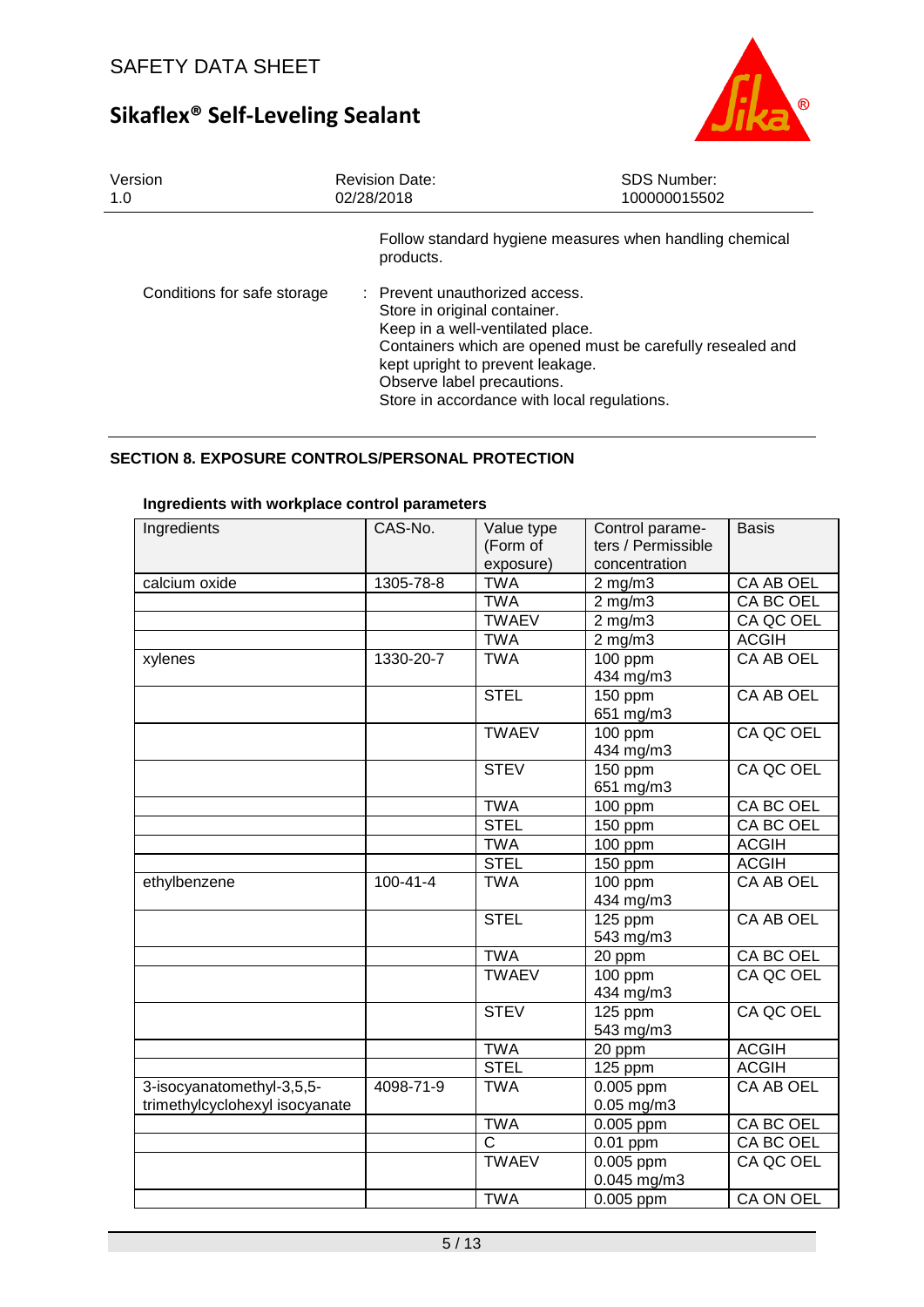

| Version<br>1.0                           | <b>Revision Date:</b><br>02/28/2018 | SDS Number:<br>100000015502             |                              |              |  |
|------------------------------------------|-------------------------------------|-----------------------------------------|------------------------------|--------------|--|
|                                          |                                     | C                                       |                              | CA ON OEL    |  |
|                                          |                                     | <b>TWA</b>                              | $0.02$ ppm                   |              |  |
|                                          |                                     |                                         | 0.005 ppm                    | CA ON OEL    |  |
|                                          |                                     | С                                       | $0.02$ ppm                   | CA ON OEL    |  |
|                                          |                                     | <b>TWA</b>                              | 0.005 ppm                    | <b>ACGIH</b> |  |
| 4,4'-methylenediphenyl diiso-<br>cyanate | 101-68-8                            | <b>TWA</b>                              | 0.005 ppm                    | CA BC OEL    |  |
|                                          |                                     | C                                       | $0.01$ ppm                   | CA BC OEL    |  |
|                                          |                                     | <b>TWA</b>                              | 0.005 ppm                    | CA ON OEL    |  |
|                                          |                                     | $\mathsf{C}$                            | $0.02$ ppm                   | CA ON OEL    |  |
|                                          |                                     | <b>TWA</b>                              | 0.005 ppm<br>$0.05$ mg/m $3$ | CA AB OEL    |  |
|                                          |                                     | <b>TWAEV</b>                            | 0.005 ppm<br>0.051 mg/m3     | CA QC OEL    |  |
|                                          |                                     | <b>TWA</b>                              | 0.005 ppm                    | <b>ACGIH</b> |  |
| Aliphatic polyisocyanate                 | 28182-81-2                          | <b>TWA</b>                              | 0.005 ppm                    | CA ON OEL    |  |
|                                          |                                     | $\mathsf{C}$                            | $0.02$ ppm                   | CA ON OEL    |  |
| Quartz (SiO2) <5µm                       | 14808-60-7                          | TWA (Res-<br>pirable frac-<br>tion)     | $0.1$ mg/m $3$               | CA ON OEL    |  |
|                                          |                                     | TWA (Res-<br>pirable par-<br>ticulates) | $0.025$ mg/m $3$             | CA AB OEL    |  |
|                                          |                                     | <b>TWAEV</b><br>(respirable<br>dust)    | $0.1$ mg/m $3$               | CA QC OEL    |  |
|                                          |                                     | TWA (Res-<br>pirable)                   | 0.025 mg/m3<br>(Silica)      | CA BC OEL    |  |
|                                          |                                     | TWA (Res-<br>pirable frac-<br>tion)     | 0.025 mg/m3<br>(Silica)      | <b>ACGIH</b> |  |

### **Biological occupational exposure limits**

| Ingredients  | CAS-No.        | Control<br>parameters                                        | <b>Biological</b><br>specimen | Sam-<br>pling<br>time                                                      | Permissible<br>concentra-<br>tion | <b>Basis</b>        |
|--------------|----------------|--------------------------------------------------------------|-------------------------------|----------------------------------------------------------------------------|-----------------------------------|---------------------|
| xylenes      | 1330-20-7      | Methylhip-<br>puric acids                                    | Urine                         | End of<br>shift (As<br>soon as<br>possible<br>after<br>exposure<br>ceases) | 1.5 $g/g$ cre-<br>atinine         | <b>ACGIH</b><br>BEI |
| ethylbenzene | $100 - 41 - 4$ | Sum of<br>mandelic<br>acid and<br>phenyl gly-<br>oxylic acid | Urine                         | End of<br>shift (As<br>soon as<br>possible<br>after<br>exposure<br>ceases) | $0.15$ g/g<br>creatinine          | <b>ACGIH</b><br>BEI |

**Engineering measures** : Use of adequate ventilation should be sufficient to control worker exposure to airborne contaminants. If the use of this product generates dust, fumes, gas, vapor or mist, use process enclosures, local exhaust ventilation or other engineer-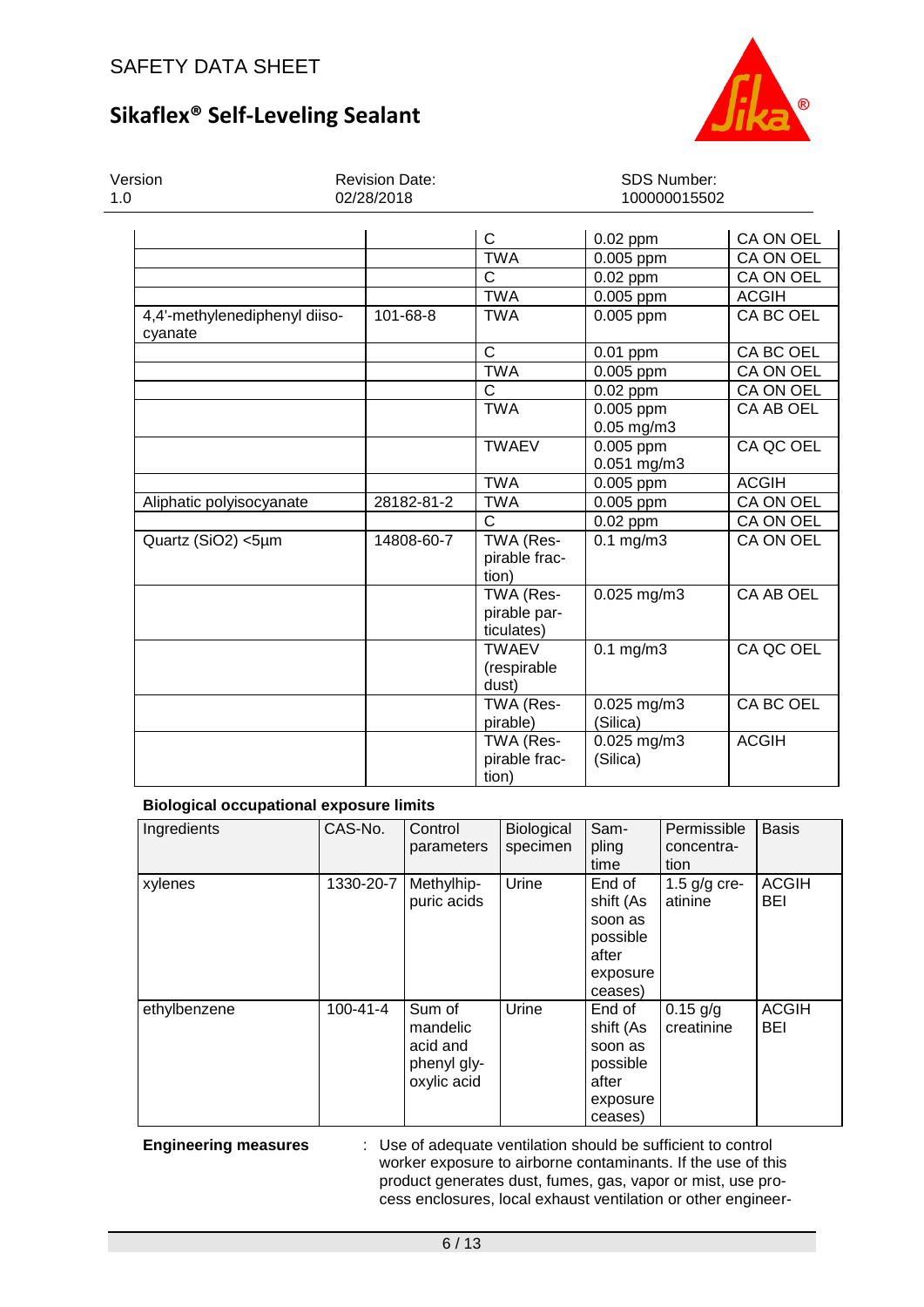

| Version<br>1. $\Omega$        | <b>Revision Date:</b><br>02/28/2018                                                                                                                                   | SDS Number:<br>100000015502                                                                                                                                                                                                                                                             |
|-------------------------------|-----------------------------------------------------------------------------------------------------------------------------------------------------------------------|-----------------------------------------------------------------------------------------------------------------------------------------------------------------------------------------------------------------------------------------------------------------------------------------|
|                               | ed or statutory limits.                                                                                                                                               | ing controls to keep worker exposure below any recommend-<br>The engineering controls also need to keep gas, vapor or<br>dust concentrations below any lower explosive limits.                                                                                                          |
| Personal protective equipment |                                                                                                                                                                       |                                                                                                                                                                                                                                                                                         |
| Respiratory protection        | sessment indicates this is necessary.                                                                                                                                 | Use a properly fitted NIOSH approved air-purifying or air-fed<br>respirator complying with an approved standard if a risk as-                                                                                                                                                           |
|                               |                                                                                                                                                                       | The filter class for the respirator must be suitable for the max-<br>imum expected contaminant concentration<br>(gas/vapor/aerosol/particulates) that may arise when han-<br>dling the product. If this concentration is exceeded, self-<br>contained breathing apparatus must be used. |
| Hand protection               |                                                                                                                                                                       |                                                                                                                                                                                                                                                                                         |
| Remarks                       | essary.                                                                                                                                                               | : Chemical-resistant, impervious gloves complying with an<br>approved standard should be worn at all times when handling<br>chemical products if a risk assessment indicates this is nec-                                                                                               |
| Eye protection                |                                                                                                                                                                       | Safety eyewear complying with an approved standard should<br>be used when a risk assessment indicates this is necessary.                                                                                                                                                                |
| Skin and body protection      | cific work-place.                                                                                                                                                     | : Choose body protection in relation to its type, to the concen-<br>tration and amount of dangerous substances, and to the spe-                                                                                                                                                         |
| Hygiene measures              | : Avoid contact with skin, eyes and clothing.<br>the product.<br>have been cleared from the area.<br>before entering eating areas.<br>Wash thoroughly after handling. | Wash hands before breaks and immediately after handling<br>Remove respiratory and skin/eye protection only after vapors<br>Remove contaminated clothing and protective equipment                                                                                                        |

## **SECTION 9. PHYSICAL AND CHEMICAL PROPERTIES**

| Appearance                     | : viscous           |
|--------------------------------|---------------------|
| Color                          | : light gray        |
| Odor                           | : aromatic          |
| Odor Threshold                 | : No data available |
| рH                             | : No data available |
| Melting point/range / Freezing | : No data available |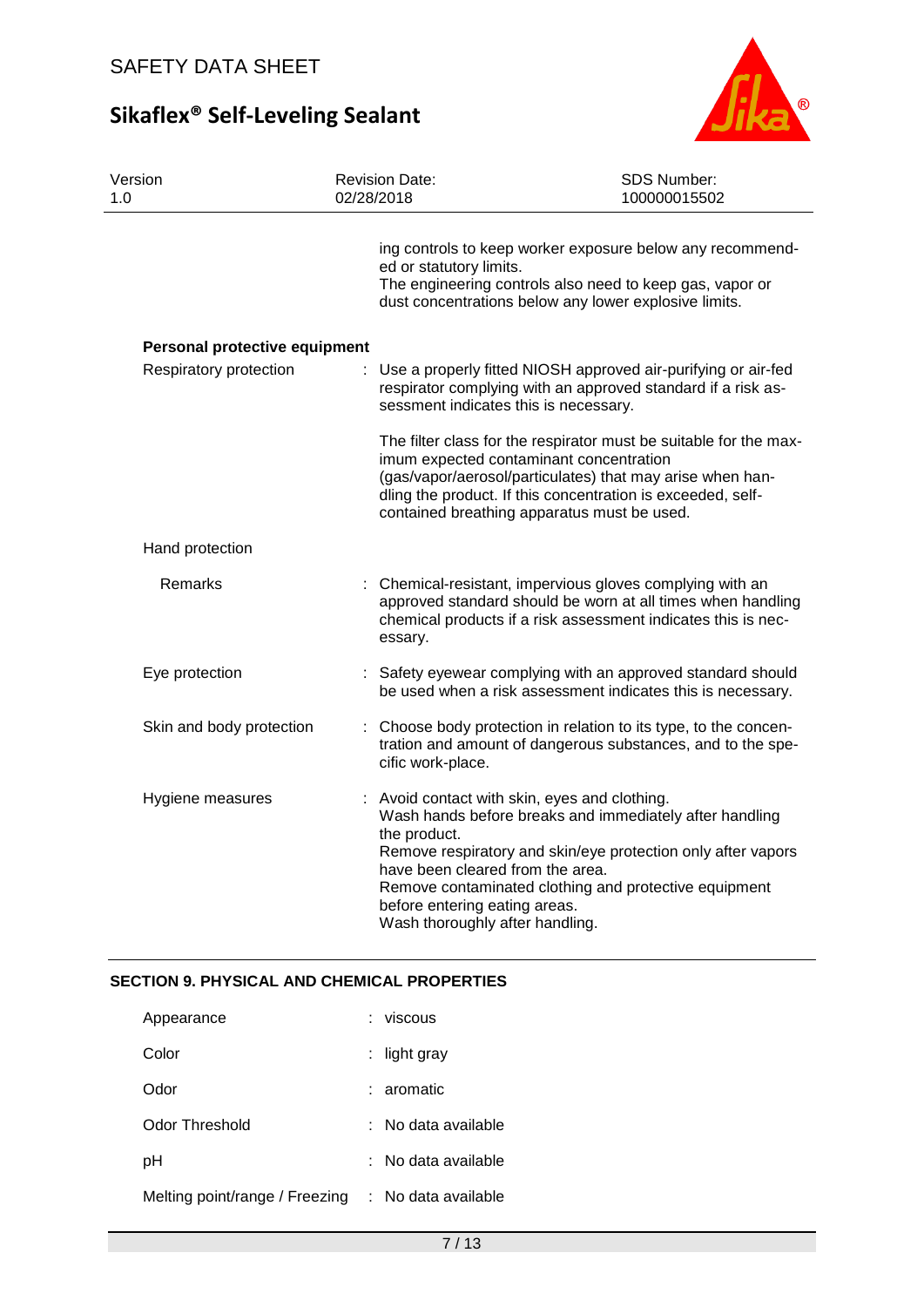

| Version<br>1.0 |                                            | 02/28/2018 | <b>Revision Date:</b>                    | SDS Number:<br>100000015502 |
|----------------|--------------------------------------------|------------|------------------------------------------|-----------------------------|
|                | point                                      |            |                                          |                             |
|                | Boiling point/boiling range                |            | : No data available                      |                             |
|                | Flash point                                |            | : $85 °C (185 °F)$<br>Method: closed cup |                             |
|                | Evaporation rate                           |            | : No data available                      |                             |
|                | Flammability (solid, gas)                  |            | : No data available                      |                             |
|                | Upper explosion limit                      |            | : No data available                      |                             |
|                | Lower explosion limit                      |            | No data available                        |                             |
|                | Vapor pressure                             |            | : 0.01 hpa (0.01 mmHg)                   |                             |
|                | Relative vapor density                     |            | : No data available                      |                             |
|                | Density                                    |            | : 1.25 g/cm3 (23 °C (73 °F) ())          |                             |
|                | Solubility(ies)<br>Water solubility        |            | : insoluble                              |                             |
|                | Partition coefficient: n-<br>octanol/water |            | : No data available                      |                             |
|                | Autoignition temperature                   |            | : No data available                      |                             |
|                | Decomposition temperature                  |            | : No data available                      |                             |
|                | Viscosity<br>Viscosity, dynamic            |            | : No data available                      |                             |
|                | Viscosity, kinematic                       |            | : > 20.5 mm2/s (40 °C)                   |                             |
|                | <b>Explosive properties</b>                |            | : No data available                      |                             |
|                | Molecular weight                           |            | No data available                        |                             |

## **SECTION 10. STABILITY AND REACTIVITY**

| Reactivity                              | : No dangerous reaction known under conditions of normal use. |
|-----------------------------------------|---------------------------------------------------------------|
| Chemical stability                      | : The product is chemically stable.                           |
| Possibility of hazardous reac-<br>tions | : Stable under recommended storage conditions.                |
| Conditions to avoid                     | : Extremes of temperature and direct sunlight.                |
| Incompatible materials                  | : No data available                                           |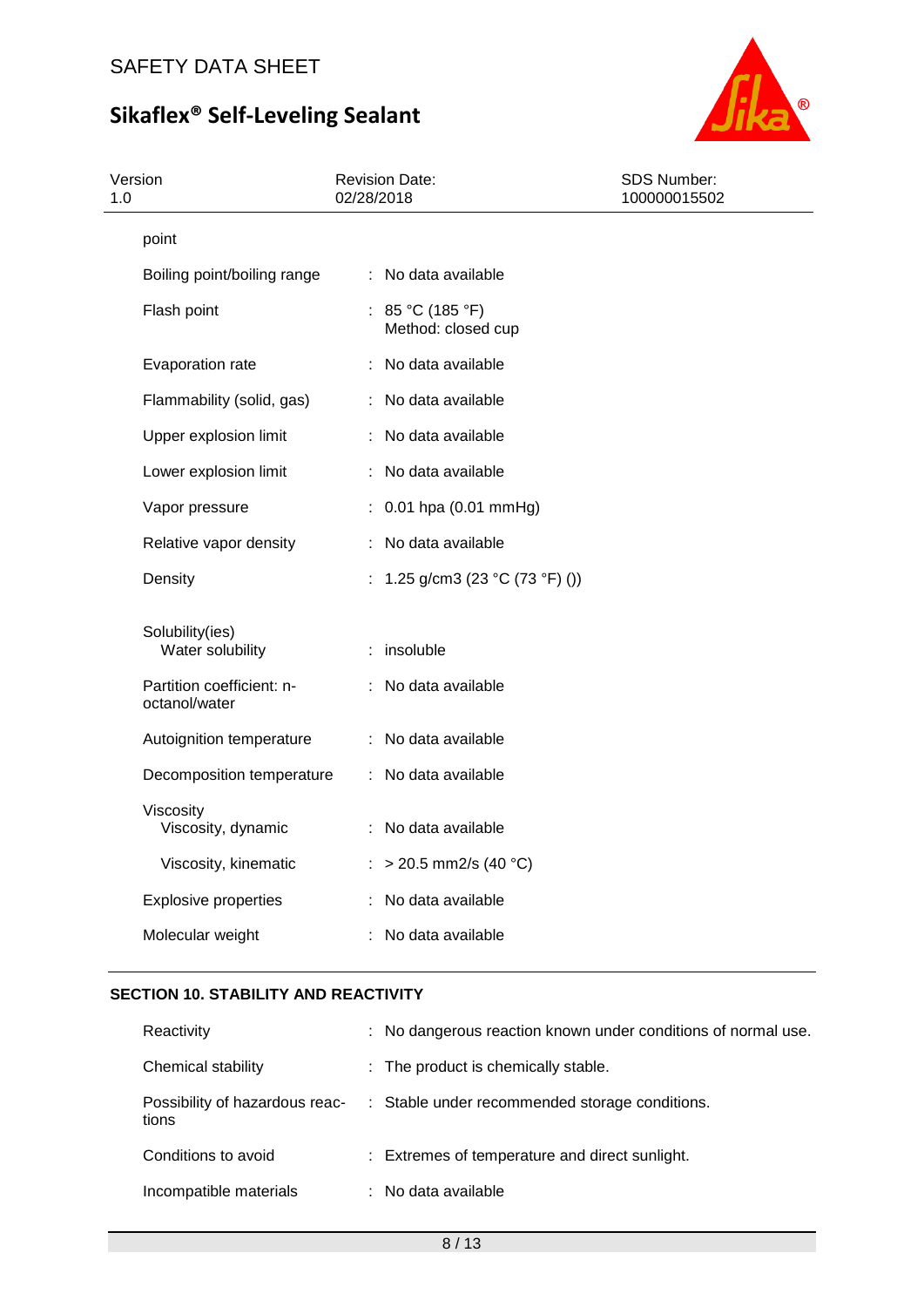

| Version | <b>Revision Date:</b> | SDS Number:  |
|---------|-----------------------|--------------|
| 1.0     | 02/28/2018            | 100000015502 |

No decomposition if stored and applied as directed.

## **SECTION 11. TOXICOLOGICAL INFORMATION**

| <b>Acute toxicity</b>                                                           |  |                                                                                                                        |  |  |
|---------------------------------------------------------------------------------|--|------------------------------------------------------------------------------------------------------------------------|--|--|
| Not classified based on available information.                                  |  |                                                                                                                        |  |  |
| <b>Product:</b>                                                                 |  |                                                                                                                        |  |  |
| Acute oral toxicity                                                             |  | : Acute toxicity estimate: $> 5,000$ mg/kg<br>Method: Calculation method                                               |  |  |
| Acute inhalation toxicity                                                       |  | : Acute toxicity estimate: 6.29 mg/l<br>Exposure time: 4 h<br>Test atmosphere: dust/mist<br>Method: Calculation method |  |  |
| Acute dermal toxicity                                                           |  | : Acute toxicity estimate: $> 5,000$ mg/kg<br>Method: Calculation method                                               |  |  |
| Ingredients:                                                                    |  |                                                                                                                        |  |  |
| xylenes:                                                                        |  |                                                                                                                        |  |  |
| Acute oral toxicity                                                             |  | : LD50 Oral (Rat): 3,523 mg/kg                                                                                         |  |  |
| Acute dermal toxicity                                                           |  | LD50 Dermal (Rabbit): 1,700 mg/kg                                                                                      |  |  |
| Isophoronedialdimine:                                                           |  |                                                                                                                        |  |  |
| Acute oral toxicity                                                             |  | : LD50 Oral (Rat): $> 2,000$ mg/kg                                                                                     |  |  |
| Acute dermal toxicity                                                           |  | LD50 Dermal (Rabbit): $> 2,000$ mg/kg                                                                                  |  |  |
| ethylbenzene:<br>Acute oral toxicity                                            |  | : LD50 Oral (Rat): 3,500 mg/kg                                                                                         |  |  |
| Acute dermal toxicity                                                           |  | : LD50 Dermal (Rabbit): 5,510 mg/kg                                                                                    |  |  |
| 3-isocyanatomethyl-3,5,5-trimethylcyclohexyl isocyanate:<br>Acute oral toxicity |  | : LD50 Oral (Rat): 4,814 mg/kg                                                                                         |  |  |
| Acute inhalation toxicity                                                       |  | : LC50 (Rat): 0.031 mg/l<br>Exposure time: 4 h<br>Test atmosphere: dust/mist                                           |  |  |
| Acute dermal toxicity                                                           |  | LD50 Dermal $(Rat):$ > 7,000 mg/kg                                                                                     |  |  |
| 4,4'-methylenediphenyl diisocyanate:                                            |  |                                                                                                                        |  |  |
| Acute inhalation toxicity                                                       |  | Acute toxicity estimate: 1.5 mg/l<br>Test atmosphere: dust/mist<br>Method: Expert judgment                             |  |  |
| Aliphatic polyisocyanate:<br>Acute oral toxicity                                |  | : LD50 Oral (Rat): $> 2,500$ mg/kg                                                                                     |  |  |
| Acute inhalation toxicity                                                       |  | Acute toxicity estimate: 1.5 mg/l                                                                                      |  |  |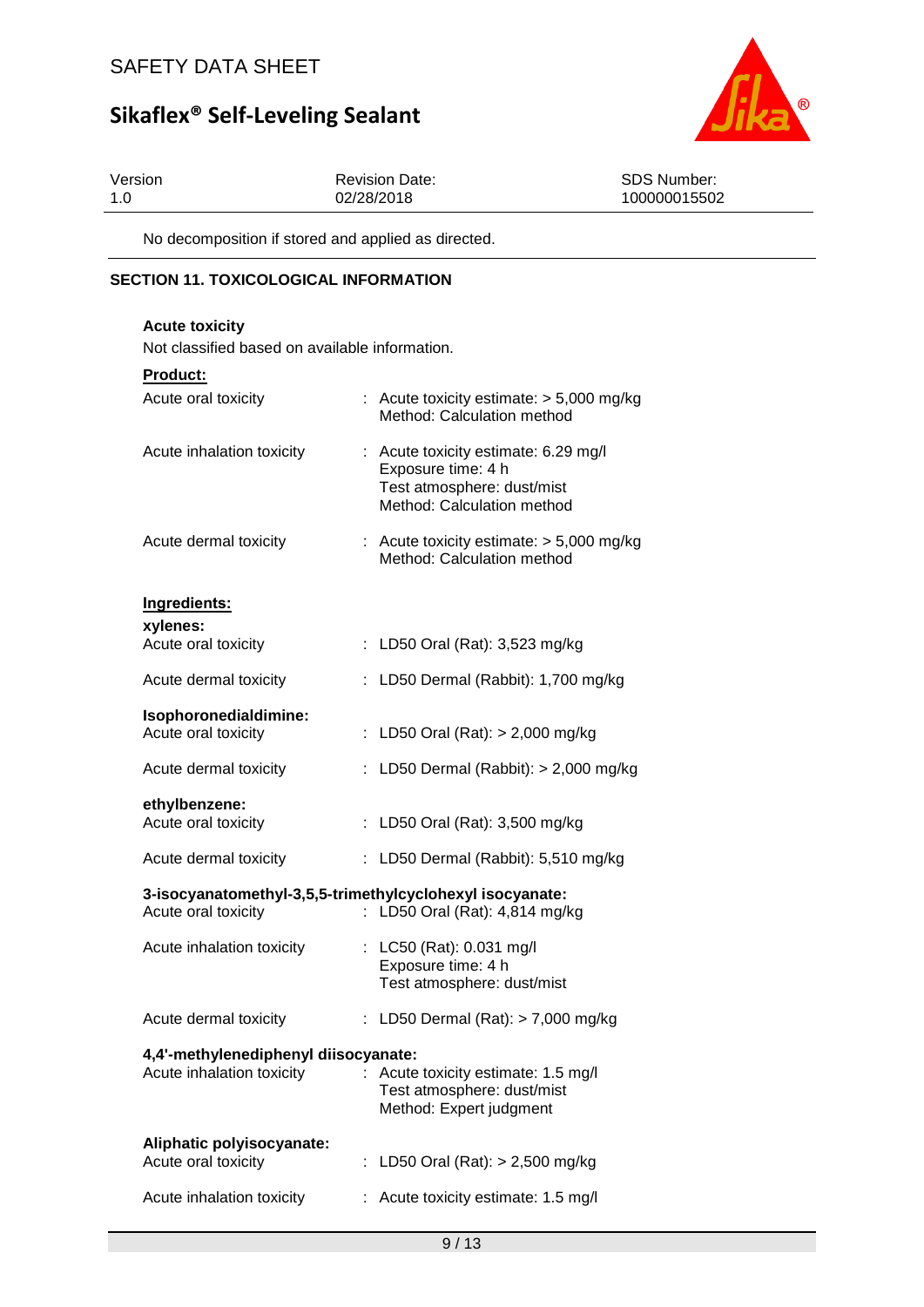

| Version<br>1.0                                                                      | <b>Revision Date:</b><br>02/28/2018                                                          | <b>SDS Number:</b><br>100000015502                                                               |
|-------------------------------------------------------------------------------------|----------------------------------------------------------------------------------------------|--------------------------------------------------------------------------------------------------|
|                                                                                     | Test atmosphere: dust/mist<br>Method: Expert judgment                                        |                                                                                                  |
| Acute dermal toxicity                                                               | : LD50 Dermal (Rat): $>$ 2,000 mg/kg                                                         |                                                                                                  |
| Acute oral toxicity                                                                 | 4,4'-Methylenediphenyl diisocyanate, oligomers:<br>: LD50 Oral (Rat): $> 5,000$ mg/kg        |                                                                                                  |
| Acute inhalation toxicity                                                           | : Acute toxicity estimate: 1.5 mg/l<br>Test atmosphere: dust/mist<br>Method: Expert judgment |                                                                                                  |
| Acute dermal toxicity                                                               | : LD50 Dermal (Rabbit): $> 9,400$ mg/kg                                                      |                                                                                                  |
| <b>Skin corrosion/irritation</b><br>Not classified based on available information.  |                                                                                              |                                                                                                  |
| Serious eye damage/eye irritation<br>Not classified based on available information. |                                                                                              |                                                                                                  |
| <b>Product:</b>                                                                     |                                                                                              |                                                                                                  |
| Method: OECD Test Guideline 438                                                     |                                                                                              |                                                                                                  |
| Result: No eye irritation<br>Method: OECD Test Guideline 405                        |                                                                                              |                                                                                                  |
| Respiratory or skin sensitization<br>haled.                                         | Skin sensitization: May cause an allergic skin reaction.                                     | Respiratory sensitization: May cause allergy or asthma symptoms or breathing difficulties if in- |
| <b>Germ cell mutagenicity</b><br>Not classified based on available information.     |                                                                                              |                                                                                                  |
| Carcinogenicity                                                                     |                                                                                              |                                                                                                  |
| May cause cancer by inhalation.<br><b>IARC</b>                                      | Group 1: Carcinogenic to humans                                                              |                                                                                                  |
|                                                                                     | Quartz (SiO2) <5µm                                                                           | 14808-60-7                                                                                       |
|                                                                                     | Group 2B: Possibly carcinogenic to humans                                                    |                                                                                                  |
|                                                                                     | titanium dioxide                                                                             | 13463-67-7                                                                                       |
|                                                                                     | Carbon black                                                                                 | 1333-86-4                                                                                        |
|                                                                                     | ethylbenzene                                                                                 | $100 - 41 - 4$                                                                                   |
| <b>NTP</b>                                                                          | Known to be human carcinogen                                                                 |                                                                                                  |
|                                                                                     | Quartz (SiO2) <5µm                                                                           | 14808-60-7                                                                                       |
|                                                                                     |                                                                                              |                                                                                                  |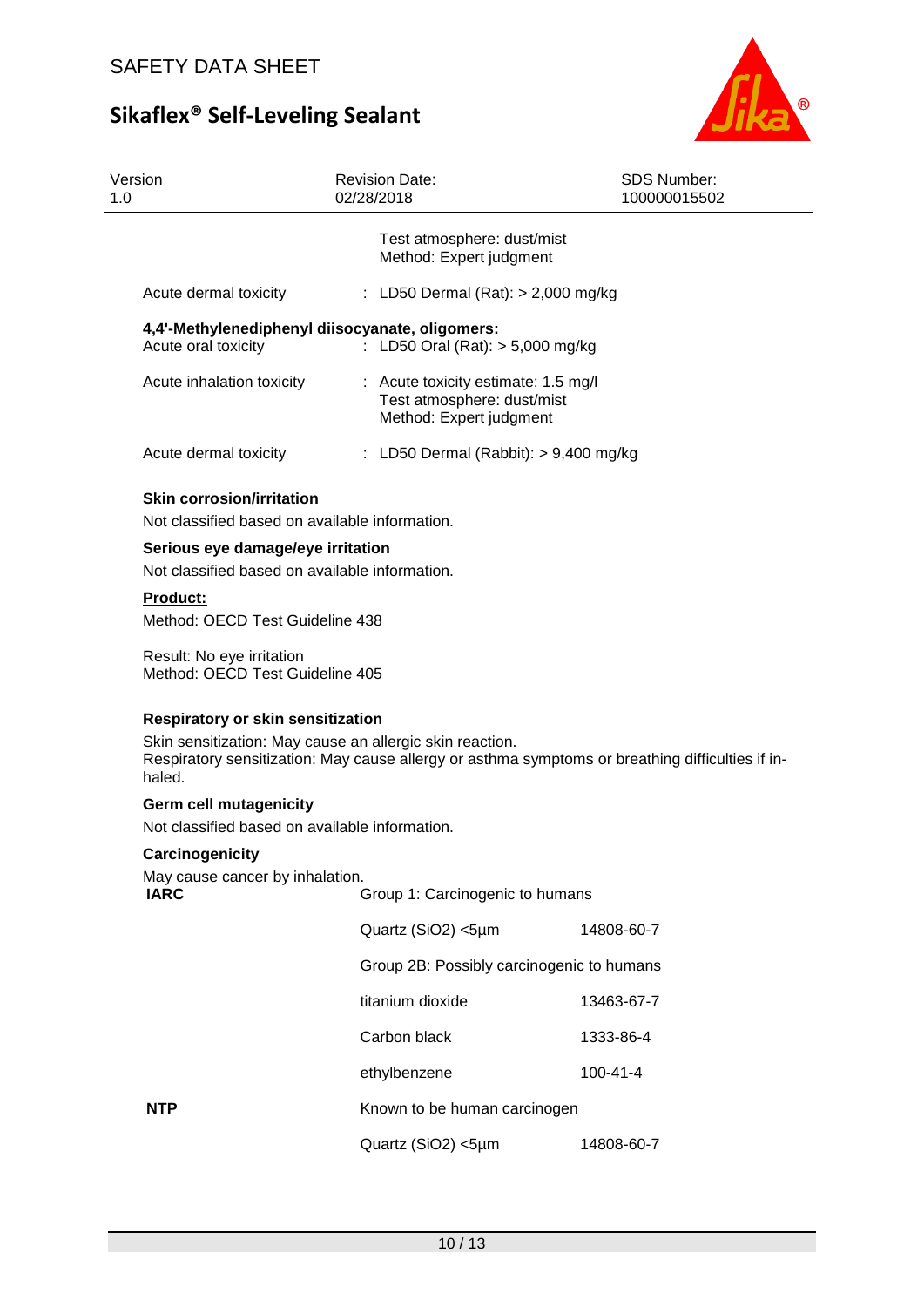

| Version | <b>Revision Date:</b> | <b>SDS Number:</b> |
|---------|-----------------------|--------------------|
| 1.0     | 02/28/2018            | 100000015502       |

#### **Reproductive toxicity**

Not classified based on available information.

### **STOT-single exposure**

Not classified based on available information.

### **STOT-repeated exposure**

May cause damage to organs (hearing organs) through prolonged or repeated exposure if inhaled.

### **Aspiration toxicity**

Not classified based on available information.

#### **SECTION 12. ECOLOGICAL INFORMATION**

#### **Ecotoxicity**

### **Ingredients:**

| xylenes:<br>Toxicity to fish                                                        |    | : LC50 (Oncorhynchus mykiss (rainbow trout)): 3.3 mg/l<br>Exposure time: 96 h                                                                                                                      |
|-------------------------------------------------------------------------------------|----|----------------------------------------------------------------------------------------------------------------------------------------------------------------------------------------------------|
| Isophoronedialdimine:<br>Toxicity to fish                                           |    | : LC50 (Fish): 87.2 mg/l<br>Exposure time: 96 h                                                                                                                                                    |
| Toxicity to daphnia and other : EC50 (Daphnia): > 100 mg/l<br>aquatic invertebrates |    | Exposure time: 48 h                                                                                                                                                                                |
| Toxicity to algae                                                                   |    | : EC50 (Desmodesmus subspicatus (green algae)): 180.4 mg/l<br>Exposure time: 72 h                                                                                                                  |
| <b>Persistence and degradability</b><br>No data available                           |    |                                                                                                                                                                                                    |
| <b>Bioaccumulative potential</b><br>No data available                               |    |                                                                                                                                                                                                    |
| <b>Mobility in soil</b><br>No data available                                        |    |                                                                                                                                                                                                    |
| Other adverse effects                                                               |    |                                                                                                                                                                                                    |
| <b>Product:</b><br>Additional ecological infor-<br>mation                           | ÷. | Do not empty into drains; dispose of this material and its con-<br>tainer in a safe way.<br>Avoid dispersal of spilled material and runoff and contact with<br>soil, waterways, drains and sewers. |

### **SECTION 13. DISPOSAL CONSIDERATIONS**

#### **Disposal methods**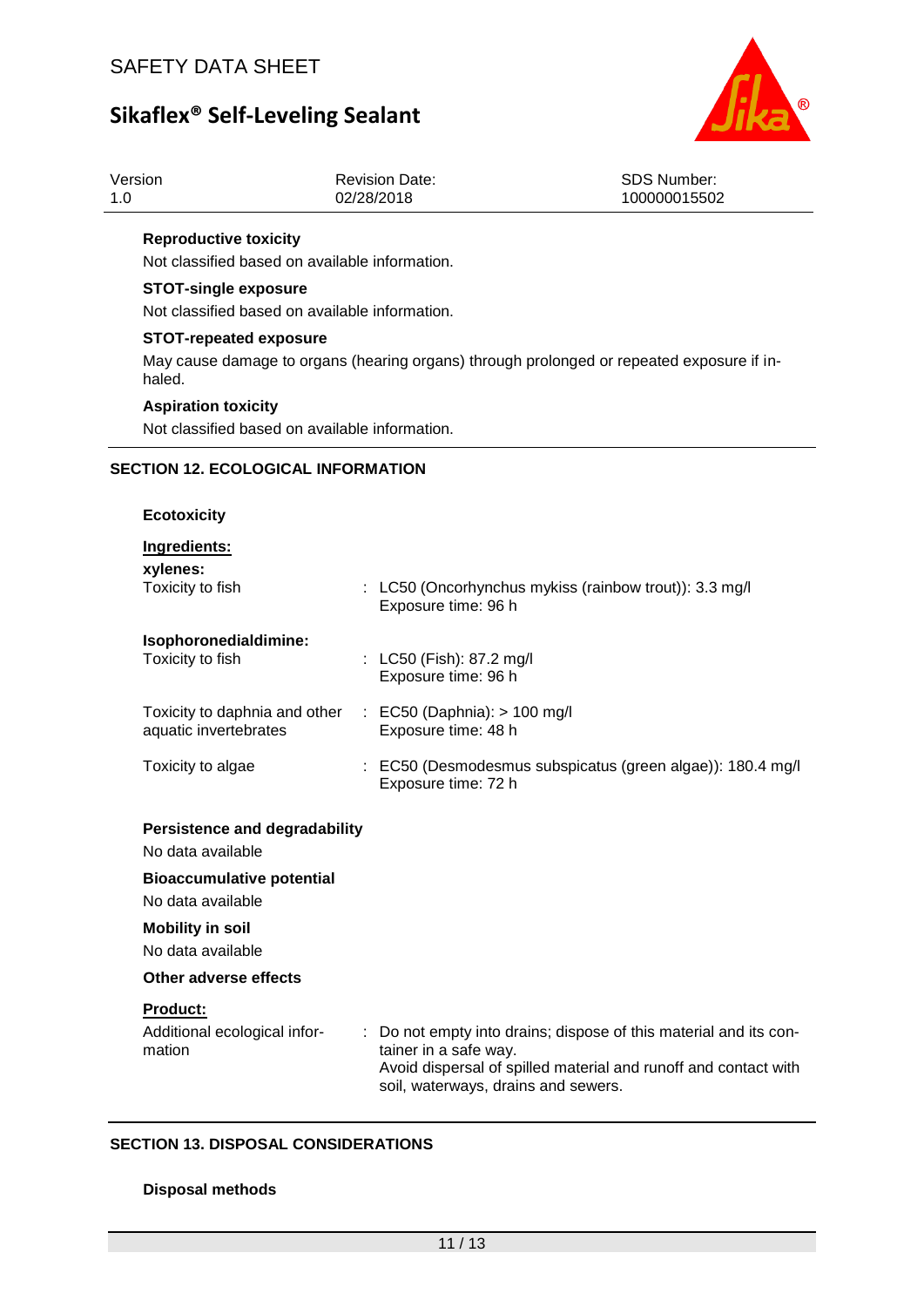

| Version<br>1.0         | <b>Revision Date:</b><br>02/28/2018   | <b>SDS Number:</b><br>100000015502                                                                                                                                                           |
|------------------------|---------------------------------------|----------------------------------------------------------------------------------------------------------------------------------------------------------------------------------------------|
| Waste from residues    | local authority requirements.         | : Disposal of this product, solutions and any by-products should<br>at all times comply with the requirements of environmental<br>protection and waste disposal legislation and any regional |
| Contaminated packaging | dling site for recycling or disposal. | : Empty containers should be taken to an approved waste han-                                                                                                                                 |

#### **SECTION 14. TRANSPORT INFORMATION**

**Domestic regulation TDG (road/train)** Not dangerous goods

**International Regulations IATA-DGR** Not dangerous goods **IMDG-Code** Not dangerous goods

#### **Transport in bulk according to Annex II of MARPOL 73/78 and the IBC Code**

Not applicable for product as supplied.

#### **SECTION 15. REGULATORY INFORMATION**

| <b>Canadian PBT Chemicals</b> | : This product contains the following components on the DSL<br>that are classified as Persistent. Bioaccumulative and/or Toxic<br>(PBT) under CEPA:<br>bis(1,2,2,6,6-pentamethyl-4-piperidyl) sebacate |
|-------------------------------|--------------------------------------------------------------------------------------------------------------------------------------------------------------------------------------------------------|
| Canadian liata                |                                                                                                                                                                                                        |

#### **Canadian lists**

No substances are subject to a Significant New Activity Notification.

### **SECTION 16. OTHER INFORMATION**

Revision Date : 02/28/2018

Prepared by : R & D of Sika Canada Inc.

Notice to Reader:

The information contained in this Material Safety Data Sheet applies only to the actual Sika Canada product identified and described herein. This information is not intended to address, nor does it address the use or application of the identified Sika product in combination with any other material, product or process. All of the information set forth herein is based on technical data regarding the identified product that Sika believes to be reliable as of the date hereof. Prior to each use of any Sika product, the user must always read and follow the warnings and instructions on the product's current Product Data Sheet, product label and Material Safety Data Sheet for each Sika product, which are available at web site and/or telephone number listed.